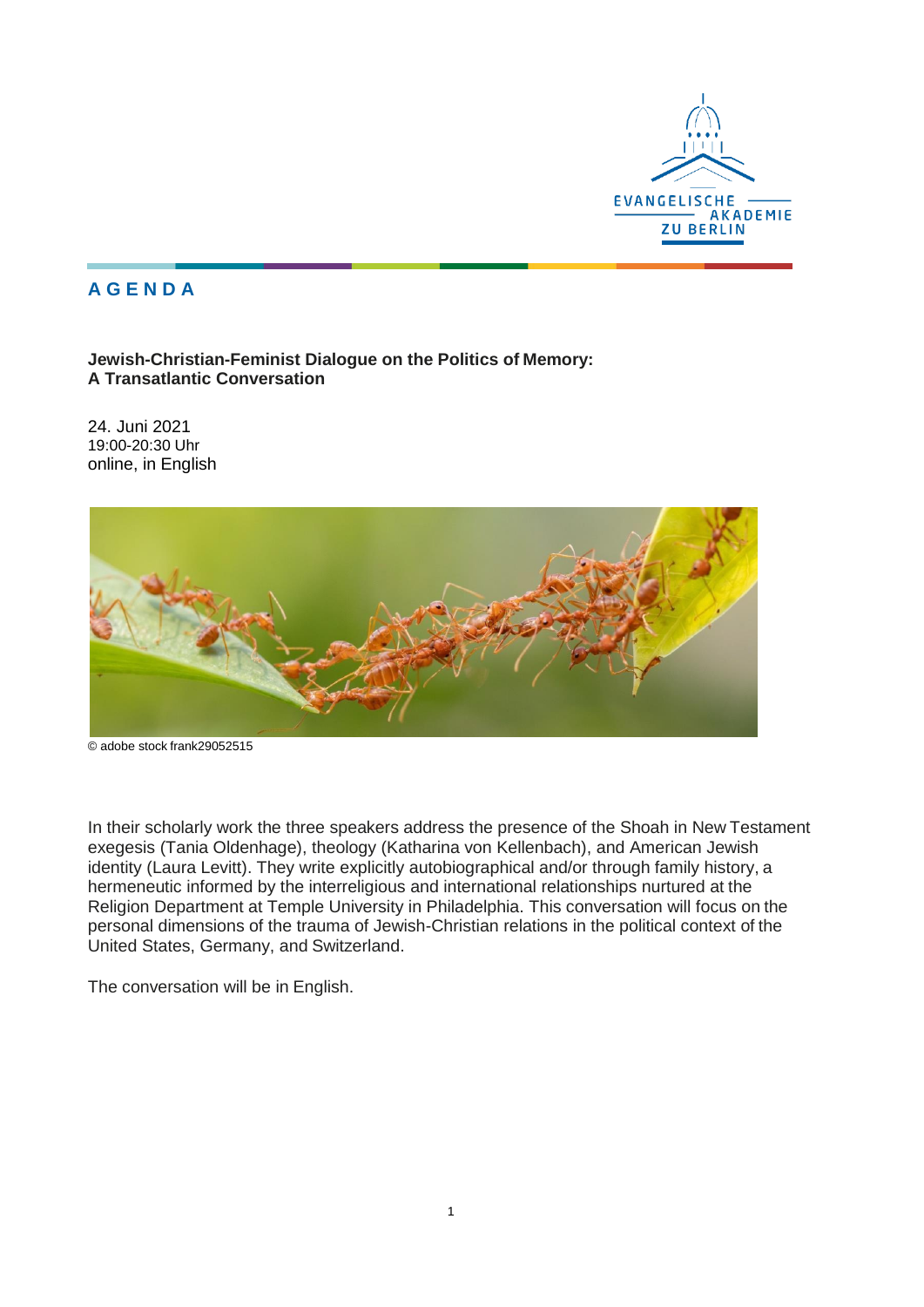**Laura Levitt** is Professor of Religion, Jewish Studies, and Gender at Temple University where she has chaired the Religion Department and directed both the Jewish Studies and the Gender, Sexuality and Women's Studies Programs.

Levitt is the author *The Objects that Remain* (2020); *American Jewish Loss after the Holocaust* (2007); and *Jews and Feminism: The Ambivalent Search for Home* (1997)

and a co-editor of *Impossible Images: Contemporary Art After the Holocaust* (2003) and *Judaism Since Gender* (1997).

Levitt edits NYU Press's North American Religions Series with Tracy Fessenden (Arizona State University) and David Harrington Watt (Haverford College) <https://nyupress.org/search-results/?series=north-american-religions>

**Tania Oldenhage** is a pastor in Zurich. She received her doctorate from the Religion Department of Temple University in Philadelphia, USA, and is a graduate of the Women's Studies Program at Temple University. 2000- 2003 Assistant Professor of Religion at Mount Union College, USA. From 2003-2008, director of studies at the Ev. Tagungs- und Studienzentrum Boldern. One-year research and teaching appointment at the Women's Studies in Religion Program at Harvard Divinity School, Cambridge. From 2010-2020 parish pastor in Zurich Fluntern. Until 2021, director of studies at the Forum für Zeitfragen in Basel. 2013 Habilitation at the University of Basel and Privatdozentin for Wirkungsgeschichte des Neuen Testaments.

Book publications: *New Testament Passion Narratives after the Shoah. Exegesis as Part of the Culture of Memory* (Kohlhammer 2014); *Parables for Our Time: Rereading New Testament Scholarship after the Holocaust* (Oxford 2002).

**Katharina von Kellenbach** is project coordinator of *Bildstörungen* at the Evangelische Akademie zu Berlin, which develops teaching materials to disrupt anti-Jewish narratives in theological education. She is professor emerita of Religious Studies at St. Mary's College of Maryland, served as Visiting Corcoran Chair in Christian-Jewish Relations at Boston College, and as convener of an interdisciplinary research group "Felix Culpa: On the Cultural Productivity of Guilt" at the Zif in Bielefeld.

Book publications: *Anti Judaism in Feminist Religious Writings* (Oxford University Press, 1994), *The Mark of Cain: Guilt and Denial in the Lives of Nazi Perpetrators* (Oxford University Press, 2013).